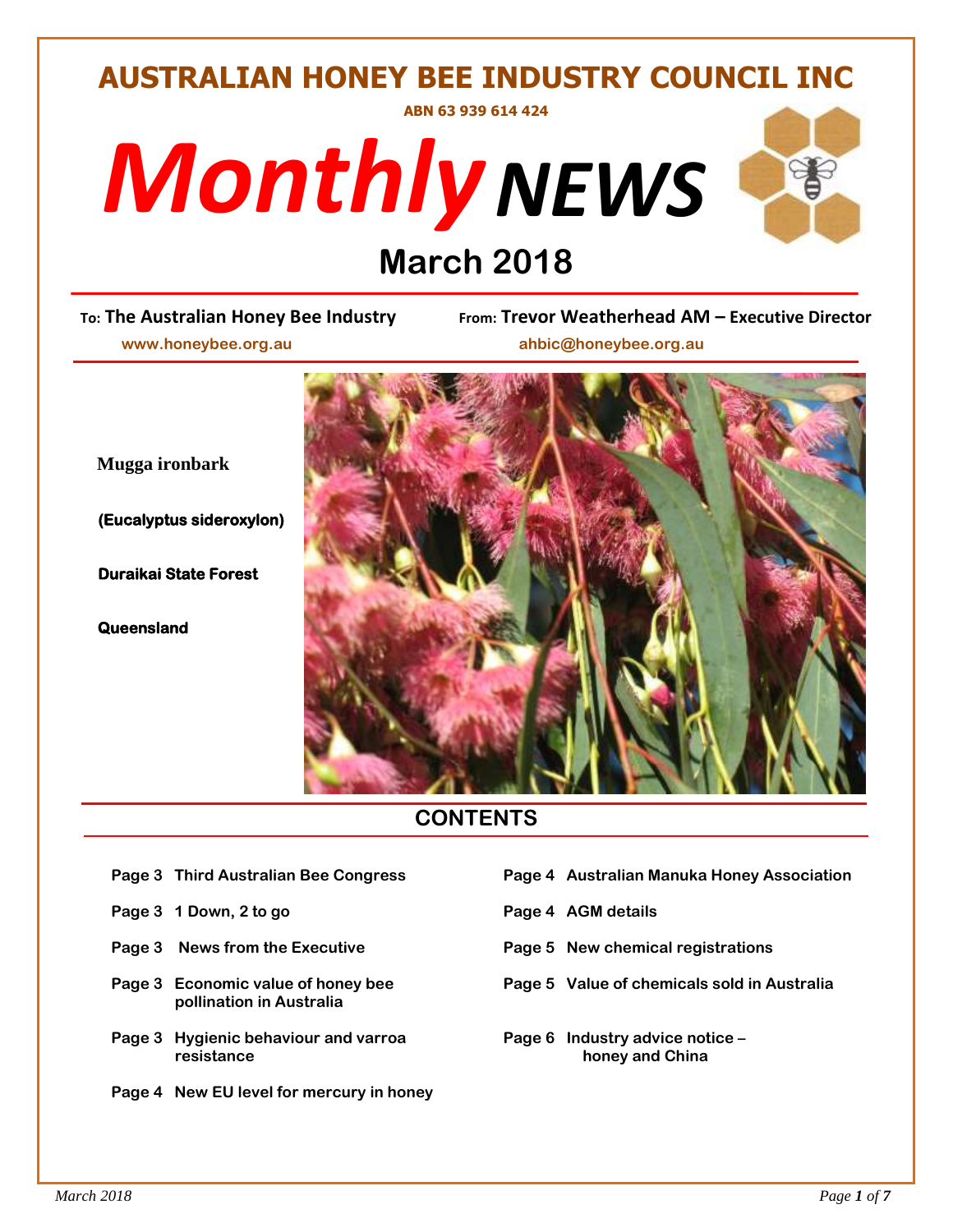## **AUSTRALIAN HONEYBEE INDUSTRY COUNCIL INC**

#### **ABN 63 939 614 424**

The Australian Honey Bee Industry Council (AHBIC) is the **Peak Industry Body for the Australian Beekeeping Industry** working for all within our industry including

**honey producers, honey packers, pollinators, queen bee breeders, equipment manufacturers/suppliers**.

We urge beekeepers to support those

Packers, Queen Bee Breeders, Equipment Manufacturers/Suppliers who contribute to AHBIC.

## **The following list recognises contributions received since 1 March 2017**

**Thank you to all our contributors***.* **AHBIC appreciates your ongoing support**

*A number of Honey Producers have generously given a voluntary contribution but wish to remain anonymous*

#### **HONEY PRODUCERS**

Abbott, B & Proudford, R Active Medicinal Honey Anderson, Cedar Badger Head Bees Beechworth Honey Pty Ltd *(on behalf of some honey producers)* Bees Neez Apiaries Blair, Shona Bliss, Stephen Clifford, Ray Cooper, Barry Cooper, Casey Cotton, Allan & Michelle Davey, Robin Davies Apiaries Dewar, Robert & Melissa 2018Faithfull, Mark Gells Honey Maryborough Glasby, Garry Grizzly Bear Apiaries Hooper, Ben (Hooper Honey) Hoskinson, HL & HM Jones, Bryn

#### **HONEY PRODUCERS**

Jones, Daniel Kennett, Joshua Klinger, Craig Le Feuvre, Danny Lukas, Barbara MacGibbon, Kevin Masters, Neil & Sharon McDonald, Peter McDonald, Robert Morgan, Trevor Nairn, Mal NT Bees (Aust) Plum, Len & Susan Rohrlach, T & A Ruge Honey Saxonbee Enterprises Shaw, Robert Stokes, Peter Valkenburg Apiaries Walkabout Apiaries Watson, James Weatherhead, T & M Weerona Apiaries Zadow, Ian & Mel

#### **PRODUCER/PACKERS**

Bee Happy Apiaries Blue Hills Honey Bourke, Lindsay Clifford, David Heritage Honey Honeyworks Pty Ltd R.Stephens The House of Honey

#### **HONEY PACKERS**

AB's Honey Beechworth Honey Pty Ltd Capilano Honey Ltd Gustare Honey Australia Pty Ltd Honeylife Australia Superbee Honey Factory

#### **QUEEN BEE BREEDERS**

RL Dewar - Bee Build Gerdts, Jody

#### **BEEKEEPING GROUPS**

Amateur Beekeepers Asn of NSW Inc Bayside Beekeepers Assoc Inc Bendigo Regional Beekeepers Inc Gold Coast Amateur Beekeepers Society Gold Coast Regional Beekeepers Inc Ipswich & West Moreton Beekeepers Assoc Inc

Northside Beekeepers Assoc Inc

#### **BEEKEEPING EQUIPMENT MANUFACTURER/SUPPLIER**

Flow hive Hornsby Beekeeping Supplies Quality Beekeeping Supplies Redpaths Beekeeping Supplies

## **All Voluntary Contributions and Support to AHBIC are Gratefully Received –** *Thank You*

 *All rights reserved. This publication is copyright and may not be resold or reproduced in any manner (except excerpts for bona fide study purpose in accordance with the Copyright Act) without the prior consent of the Publisher. Every effort has been made to ensure that this newsletter is free from error or omissions. However, the Publisher, or its respective employees or agents, shall not accept responsibility for injuries, loss or damage occasioned to any person acting or referring from action as a result of the material in this newsletter whether or not such injury, loss or damage is in any way due to any negligent act or omission, breach of duty or default on the employees or agents.*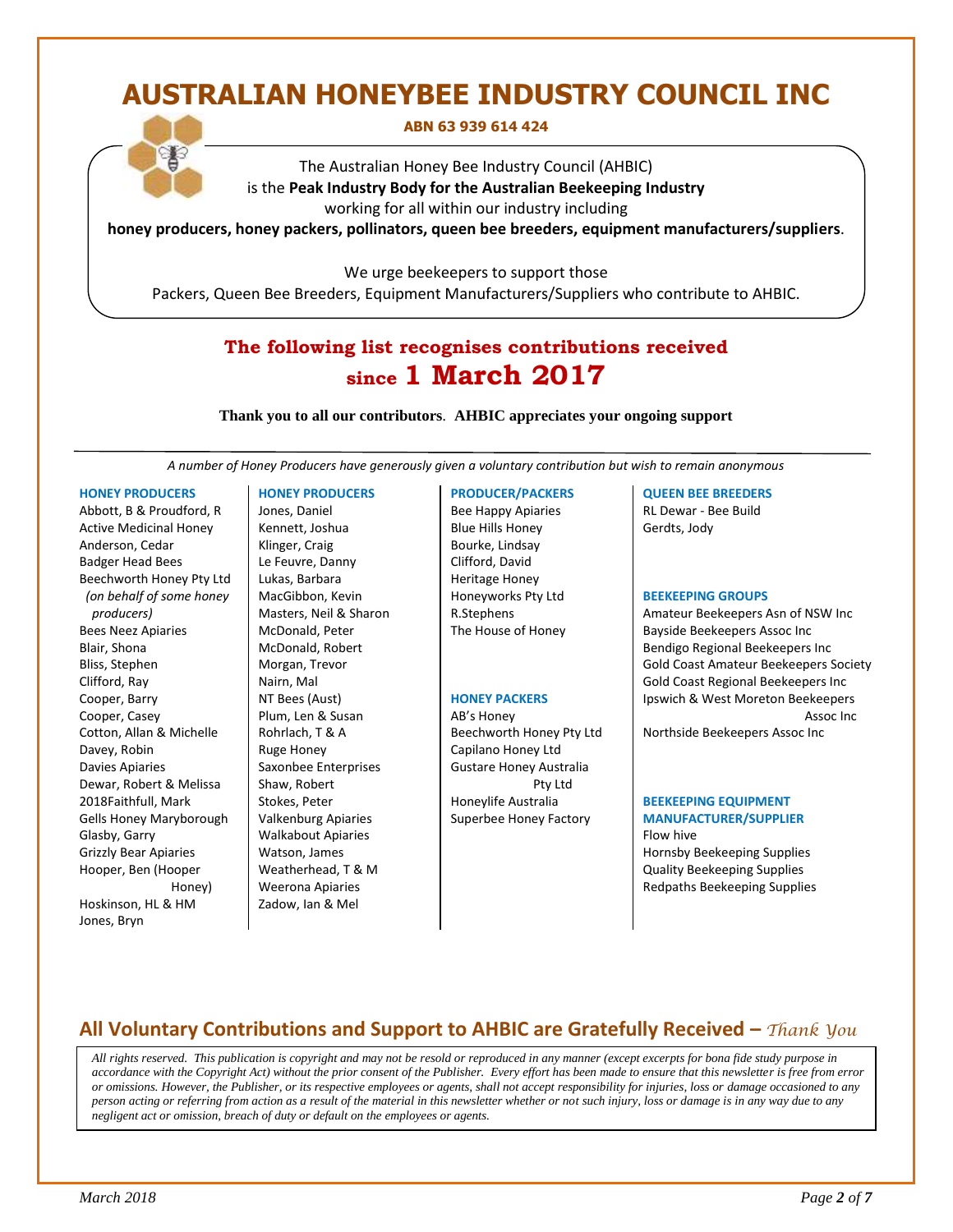## **THIRD AUSTRALIAN BEE CONGRESS**

Have you registered to come to Congress? Friday  $6$  April is the closing date for early bird registrations.

Go to the website [www.australianbeecongress.com.au](http://www.australianbeecongress.com.au/) for all the details.

There is also a Honey Show being held in conjunction with the Congress. I am sure you will have some award winning honey put aside. All you need is one bottle per class and be a delegate. Details are also on the website. So make the effort and put in entries for our Honey Show. The honey is what often attracts the media.

## **1 DOWN, 2 TO GO**

As at 1 March 2018 we commenced the second year of our three (3) year proof of freedom requirement as part of the *Varroa jacobsoni* eradication program in Townsville.

So far so good.

#### **NEWS FROM THE EXECUTIVE**

The AHBIC Executive met recently in Melbourne. The major focus was on developing a Strategic Plan for our industry for the next five (5) years under the guidance of Tim Burfitt and John McKenzie. The previous Business Plan ended last year. More work is needed to finalise the plan but it should be available for the AGM.

We were fortunate in having the Wheen Bee Foundation provide funding so that we could bring together people from outside the Executive. We thank the Wheen Bee Foundation for their financial support.

## **ECONOMIC VALUE OF HONEY BEE POLLINATION IN AUSTRALIA**

A recent paper published in January 2018, "*The Economic Valuation of Australian Managed and Wild Honey Bee Pollinators by John M Karasiński*" has put the value at between \$8.35 billion and \$19.97 billion. This is a big increase on the figures that we have previously quoted being \$4-6 billion. John is from the Curtin University in Western Australia.

To quote from the paper "*It is hoped the results of this study will be used by industry stakeholders and government's alike to frame agriculture policy reflecting the overall economic importance of this industry*."

## **HYGIENIC BEHAVIOUR AND VARROA RESISTANCE**

A recent paper has been published on the relationship between freeze killed brood and varroa resistance. It is:-

*Gil Leclercq, Tjeerd Blacquière, Nicolas Gengler & Frédéric Francis (2018) Hygienic removal of freeze-killed brood does not predict Varroa-resistance traits in unselected stocks, Journal of Apicultural Research, 57:2, 292-299, DOI: 10.1080/00218839.2018.1426350*

To quote from part of the paper:-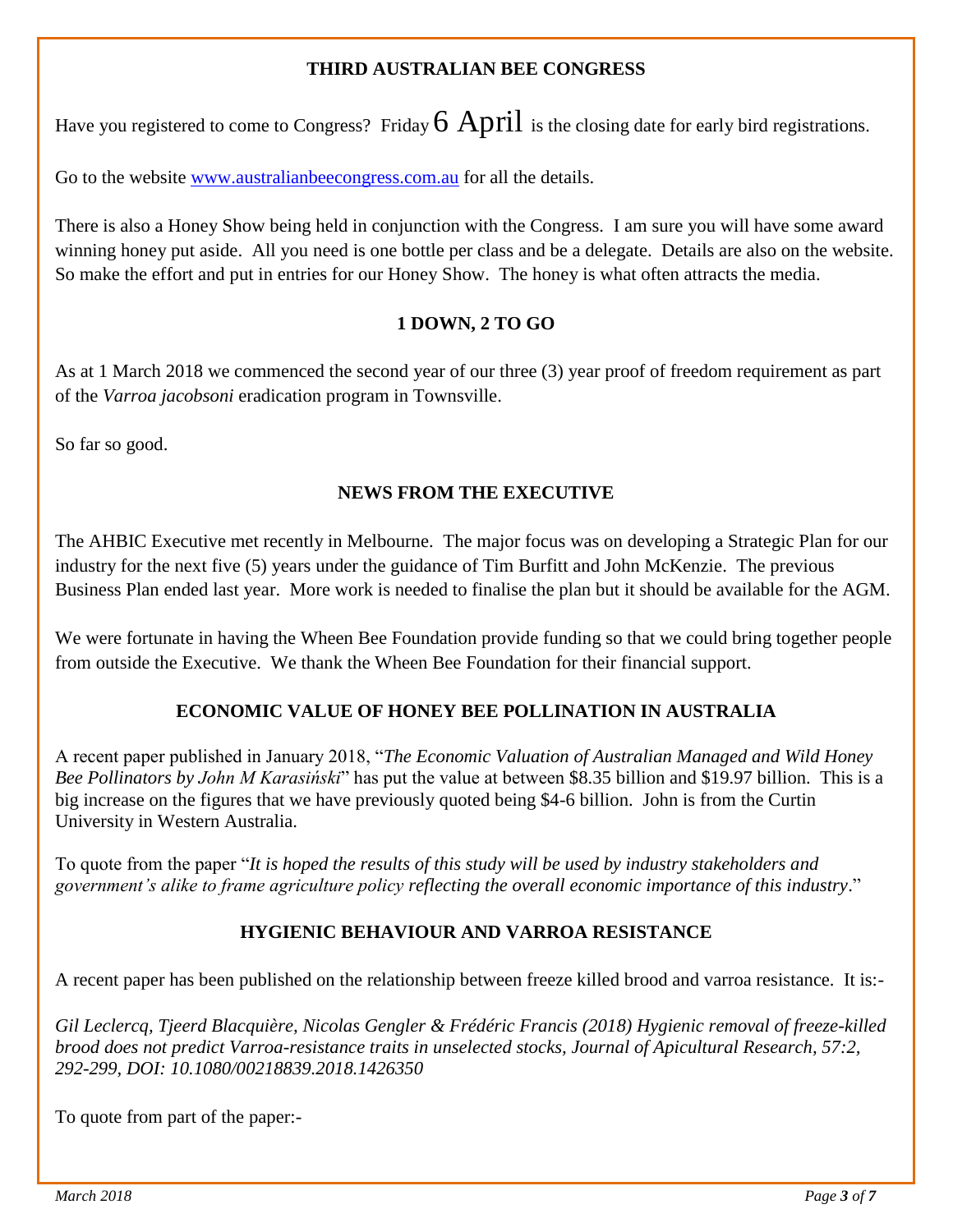*The removal of freeze-killed brood (FKB) has often been used as a proxy to assess the removal of Varroainfested brood. The question is whether this approximation is reliable enough to estimate the benefits induced by the removal of Varroa-infested brood in unselected stocks. For this purpose, we investigated the relation between the removal of FKB and three other variables: (1) the percentage of pupae and workers infested by V. destructor; (2) the share of mites in brood compared to phoretic mites; and (3) the reproductive success of mites.* 

*To be a reliable estimate, the removal of FKB should correlate with these three variables. Since hygienic behavior is naturally expressed and highly variable in unselected stocks, we chose to use such stocks to get a wide range of FKB removal. There was no correlation between FKB and the three other variables. We conclude that removal of FKB is not a good estimate for hygienic behavior towards Varroa mites in unselected stocks.*

*In conclusion, the assessment of the hygienic behavior through FKB assays had previously been shown to be reliable to select for resistance against multiple brood diseases, such as American foulbrood and chalkbrood (Spivak & Reuter, 2001a Spivak, M., & Reuter, G.S. (2001a). Resistance to American foulbrood disease by honey bee colonies Apis mellifera bred for hygienic behavior. However ... we could not show any significant correlation of the outcome of the test with the infestation nor with the reproductive success of the mite.*

The freeze killed brood method is not to be confused with the varroa sensitive hygienic (VSH) method.

## **NEW EU LEVEL FOR MERCURY IN HONEY**

The EU have set a new MRL for mercury in honey of 0.1 mg/kg.

## **AUSTRALIAN MANUKA HONEY ASSOCIATION**

The Australian Manuka Honey Association (AMHA) has been given a \$165,000 grant from the Department of Agriculture and Water Resources to use in the promotion of manuka.

It cannot be used in mounting a legal challenge to New Zealand attempting to trademark the name manuka honey.

## **AGM DATES**

Annual conferences for 2018, in chronological order, as I currently have them are:-

| South Australian Apiarists Association                                    | 17 May -                      |  |
|---------------------------------------------------------------------------|-------------------------------|--|
| 25-26 May - Perth<br>WA Farmers Federation – Beekeepers Section and BICWA |                               |  |
| Tasmanian Beekeepers Association                                          | 26 May - Launceston           |  |
| Victorian Apiarists Association                                           | $31$ May $-1$ June - Ballarat |  |
| New South Wales Apiarists Association                                     | 26 June – Gold Coast          |  |
| <b>Queensland Beekeepers Association</b>                                  | 27 June – Gold Coast          |  |
| Australian Honey Bee Industry Council                                     | 1 July – Gold Coast           |  |
| Honey and Packers Marketers Association                                   | <b>TBA</b>                    |  |
| National Council of Pollination Associations                              | <b>TBA</b>                    |  |
| Australian Queen Bee Breeders Association                                 | <b>TBA</b>                    |  |

The New South Wales Apiarists Association and the Queensland Beekeepers Association have advised that their meetings will be only for members. This is understandable as there will be mostly business for members with no guest speakers as the Congress has the speakers.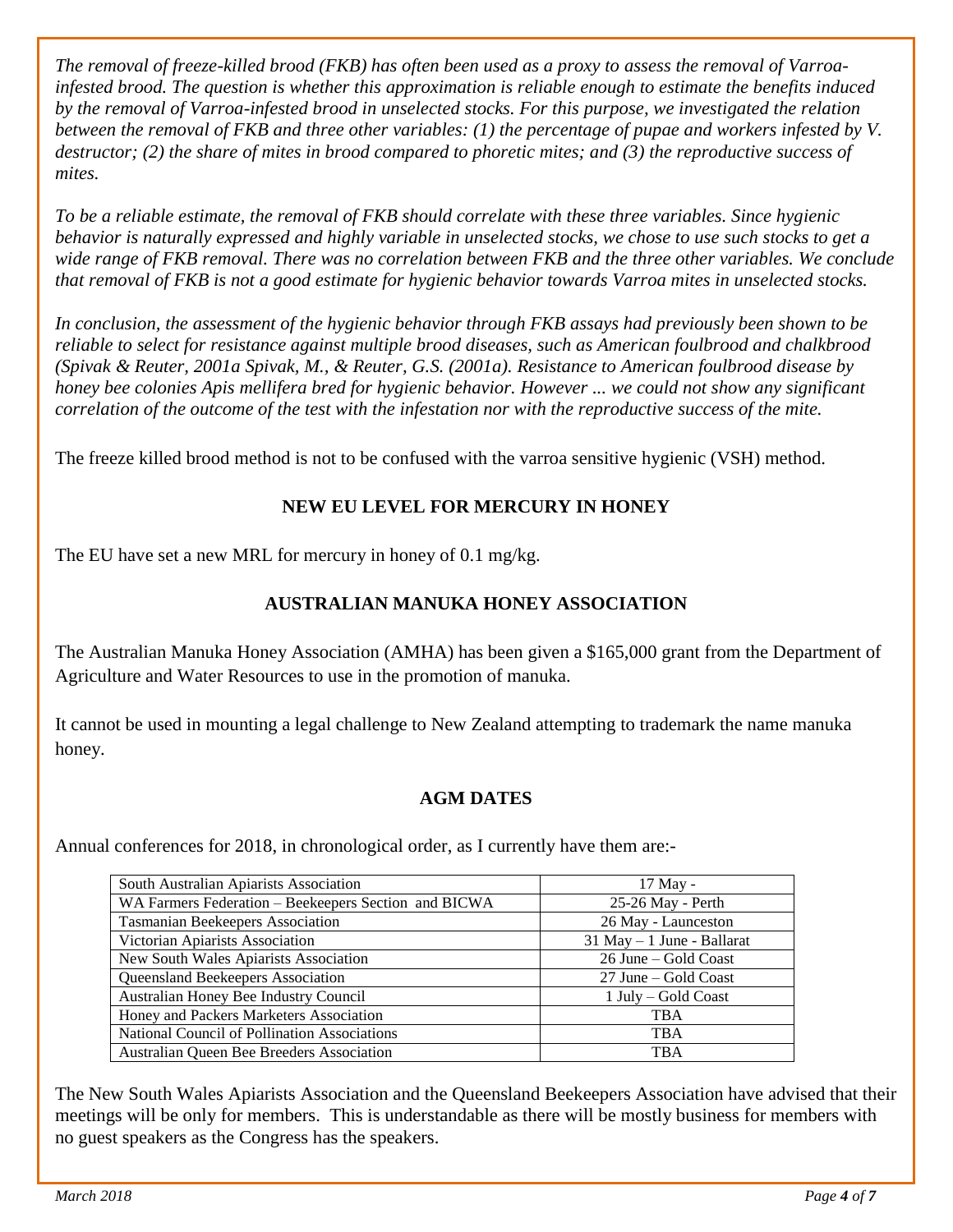#### **NEW CHEMICAL REGISTRATIONS**

A new insecticide is being considered for registration by APVMA. The active ingredient is afidopyropen to be sold as Versys Insecticide. Notes from the public release summary on toxicity to bees says:-

*"Afidopyropen did not demonstrate toxicity to honey bees with an adult acute oral LD50 >100 µg/bee, adult acute contact LD50 >200 µg/bee and a larvae oral LD50 of 55.9 µg/bee. A number of higher tier studies were provided. The risk to bee brood and general hive health was determined to be acceptable. However, short term effects on bees exposed following application appear possible. The overall risk to bees was found to be acceptable with instruction to not apply the product while bees are foraging."*

**Application no.:** 107447 **Applicant ACN:**<br>Summary of use:

**Date of registration: Product registration no.:** 83077 **Label approval no.:** 

**Application no.:** 114282 **Applicant ACN:** N/A<br> **Summary of use:** For

**Date of registration:** 15 Mai<br> **Product registration no.:** 25948 **Product registration no.:** 85948 **Label approval no.:** 

**Application no.:** 114063 **Applicant ACN:**<br>Summary of use:

**Date of registration:** 16 March 2018 **Product registration no.:** 85786 Label approval no.:

**Application no.: 112019**<br> **Active constituent/s: Clotentezine Active constituent/s: Applicant name:** Agroserve Pty Ltd **Applicant ACN:** 163 422 464<br> **Summary of use:** For use in a

**Date of approval:** 16 March 2018<br> **Approval no.:** 85008 Approval no.:

**Product name:**<br> **Active constituent/s:**<br> **Active constituent/s:**<br> **Active constituent/s:**<br> **Active constituent/s: Active constituent/s:** <br>**Applicant name:** <br>**Applicant name:** <br>**Applicant name:** <br>**Crop Care Australasia Ptv Lt** Crop Care Australasia Pty Ltd<br>061 362 347 For the control of certain insect pests in a range of horticultural and field crops<br>9 March 2018

**Product name: Product name: Research COVIDENT COVIDENT COVIDENT** Extension Agriculture COVIDENT COVIDENT COVID<br>
250 a/L lambda-cyhalothrin **Active constituent/s:** <br> **Applicant name:** <br> **Applicant name:** <br> **Applicant name:** <br> **Applicant name:** <br> **Applicant name:** <br> **Applicant name:** <br> **Applicant name:** <br> **Applicant name:** <br> **Applicant name:** <br> **Applicant name:** Kenso Corporation (M) Sdn Bhd For the control of certain insect pests in cotton, barley, wheat and various field crops<br>15 March 2018

**Product name: Agsure Methomyl 225 Insecticide**<br> **Active constituent/s:** 225 **Active constituent/s:** 225 **Active constituent/s:** 225 **Active constituent/s Active constituent/s: Active constituent/s:** 225 g/L methomyl (an anti-cholinesterase compound)<br> **Applicant name:** Elders Rural Services Australia Limited Elders Rural Services Australia Limited<br>004 045 121 For the control of certain pests of cereals, fruit, legumes, cotton, oil seed crops, tobacco, hops, vegetables, pastures, peanuts, ginger, duboisia and other crops<br>16 March 2018

> For use in agricultural chemical products

#### **VALUE OF CHEMICALS SOLD IN 2016-17**

Some figures from the APVMA Gazette for the value of chemicals which may be of interest to some:-

| \$343 million   |
|-----------------|
| \$1.683 billion |
| \$484 million   |
| \$36 million    |
| \$39 million    |
| \$65 million    |
|                 |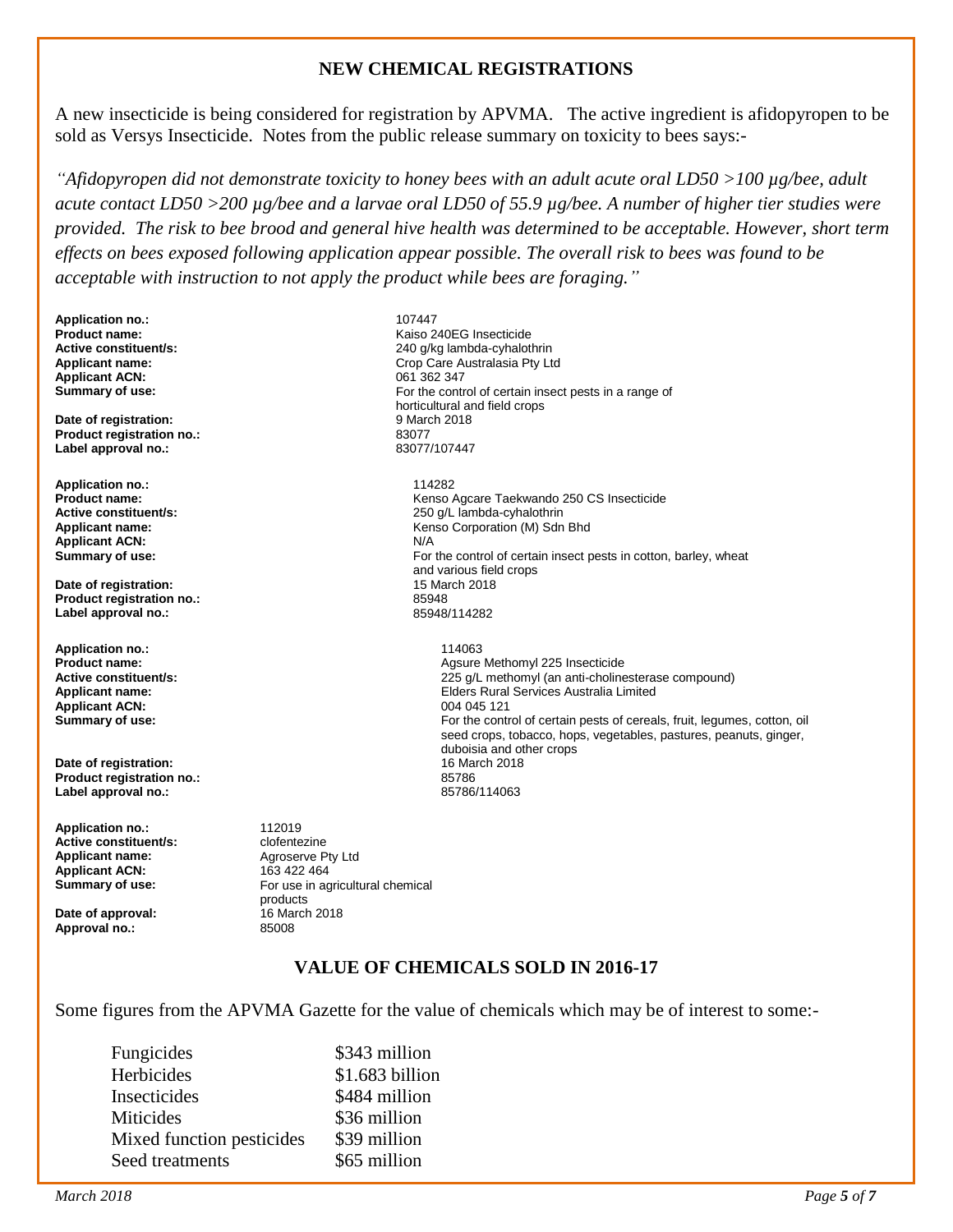

**Australian Government** 

**Department of Agriculture** and Water Resources

## **Industry Advice Notice Australian honey and China**

Ref: NPG 210318

Date of issue: 21 March 2018 Date of effect: Immediate Attention:

- Australian Honey Bee Industry Association
- Honey producer-packers and beekeepers
- **Exporters and freight agents**

Overseas markets: China

#### Purpose

To notify of recent market access issues relating to the export of Australian honey to China.

#### Background

The Department of Agriculture and Water Resources is the central competent authority for the export of prescribed and non-prescribed goods.

For non-prescribed goods, the department issues export certificates in accordance with overseas country requirements.

The Chinese government has notified the department that consignments of Australian honey have been detected with American Foulbrood (AFB).

#### Consideration

Australian honey producer-packers should ensure honey does not contain AFB when exporting to China.

- . Regular sampling and laboratory testing of Australian honey for bee disease may support customer specifications or market access objectives.
- Certification to B-Qual or other independent standard/code of practice might compliment overseas market access requirements.
- . Detection of AFB in honey may result in a Chinese authority suspending the Australian honey producerpacker.

#### **Further information**

Chinese import conditions for Australian honey visit https://micor.agriculture.gov.au/Pages/default.aspx

B-Qual visit http://bqual.com.au/

Establishments currently suspended by China AQSIQ Food Safety Bureau visit http://pub.fsciq.cn/approval/SitePages/fengchanpin.aspx

#### Contacts

General questions about the export of non-prescribed goods email NPGExports@agriculture.gov.au

The information provided above is current at the time of writing and is intended for use as guidance only and should not be taken as definitive or exhaustive. The Commonwealth endeavours to keep information current and accurate, however, it may be subject to change without notice. Exporters are encouraged to verify these details with their importers prior to undertaking production/exports. The Commonwealth will not accept liability for any loss resulting from reliance on information contained in this notice.